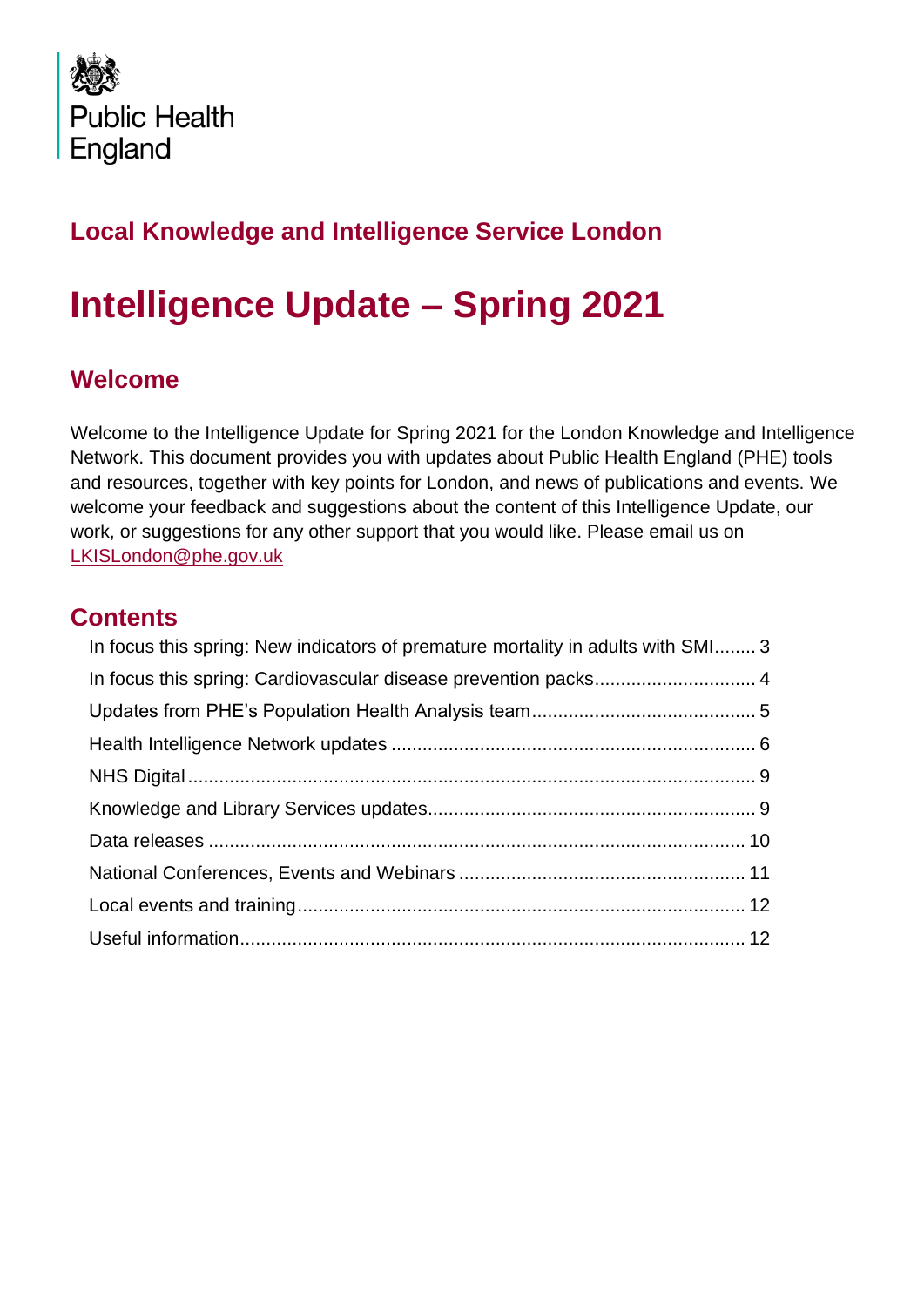# **A message from us**

You will have heard through the media and other avenues that Public Health England is to be disbanded. A new Institute for Health Protection (NIHP), headed up by Baroness Dido Harding, is currently being established to support the response to the COVID-19 pandemic. The home of the other parts of PHE, including Health Improvement, of which Health Intelligence is a part, is currently under review.

However, during these uncertain times we remain committed to supporting you. Amongst other areas of support our enquiries service remains open and we look forward to supporting you in the coming months.

We will of course keep you up to speed with any developments pertaining to the future of our service.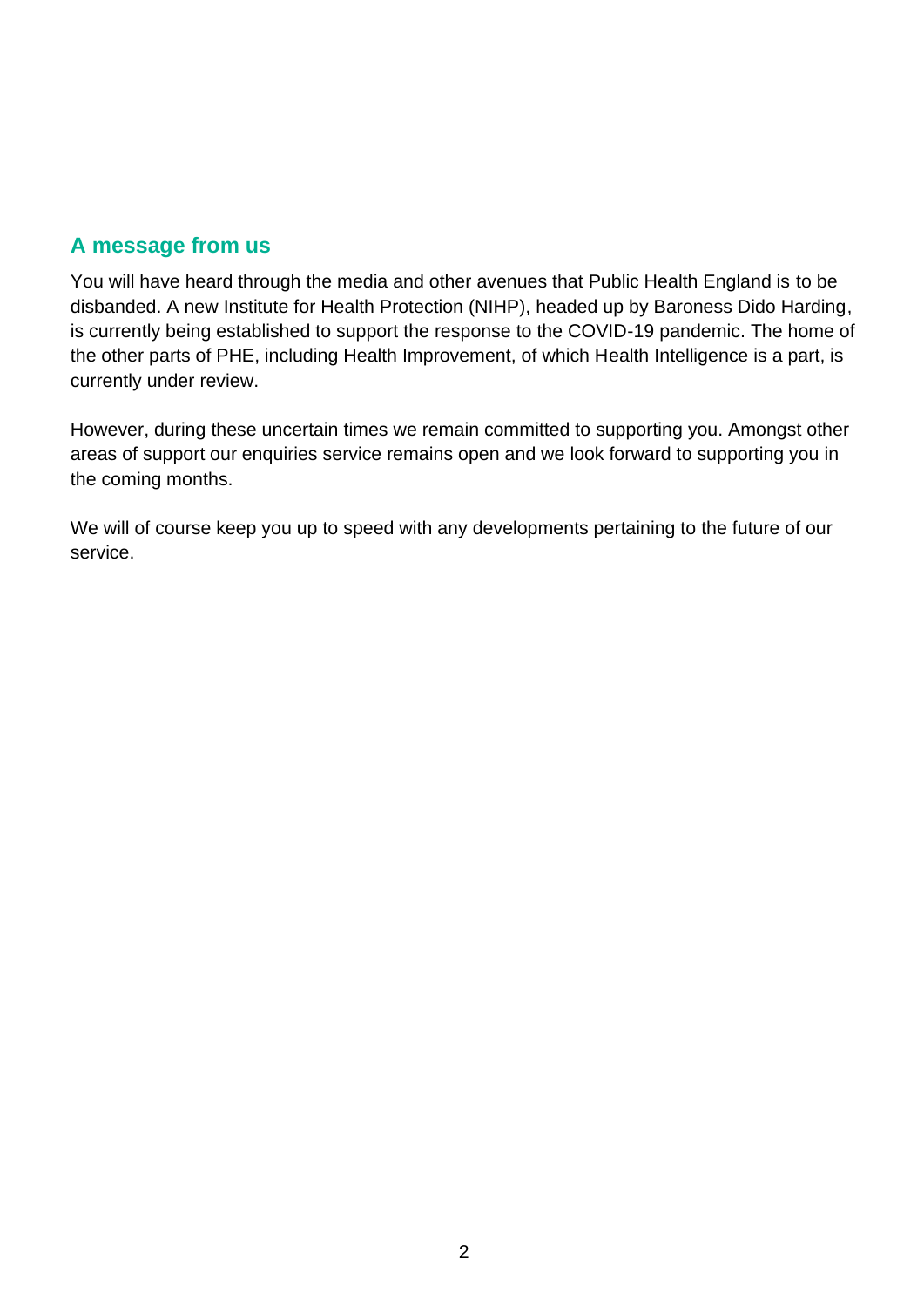# <span id="page-2-0"></span>**In focus this spring: New indicators of premature mortality in adults with severe mental illness (SMI)**

Mental Health Intelligence Network (MHIN) published two new indicators showing premature mortality in adults with SMI. They are available in the [severe mental illness](https://eur01.safelinks.protection.outlook.com/?url=https%3A%2F%2Flnks.gd%2Fl%2FeyJhbGciOiJIUzI1NiJ9.eyJidWxsZXRpbl9saW5rX2lkIjoxMDAsInVyaSI6ImJwMjpjbGljayIsImJ1bGxldGluX2lkIjoiMjAyMDEyMDMuMzE0OTY3MzEiLCJ1cmwiOiJodHRwczovL2ZpbmdlcnRpcHMucGhlLm9yZy51ay9wcm9maWxlLWdyb3VwL21lbnRhbC1oZWFsdGgvcHJvZmlsZS9zZXZlcmUtbWVudGFsLWlsbG5lc3MvZGF0YSNwYWdlLzAvZ2lkLzgwMDAwMzkvcGF0LzYvcGFyL0UxMjAwMDAwNC9hdGkvMTAyL2FyZS9FMDYwMDAwMTUvY2lkLzQvcGFnZS1vcHRpb25zL292dy1kby0wIn0.v5Kw16HGJsokyJbjsZXyv5VLPdHMTojnBRdoTb5So00%2Fs%2F746392139%2Fbr%2F90986388664-l&data=04%7C01%7CGabriele.Price%40phe.gov.uk%7C45bd1f3604664860bbab08d8979b33f8%7Cee4e14994a354b2ead475f3cf9de8666%7C0%7C1%7C637426041157996729%7CUnknown%7CTWFpbGZsb3d8eyJWIjoiMC4wLjAwMDAiLCJQIjoiV2luMzIiLCJBTiI6Ik1haWwiLCJXVCI6Mn0%3D%7C2000&sdata=KPEauDXzUmagNS6TsWYvHEcruiP1KIxoH65hPLJ0XXo%3D&reserved=0) and [mental health and wellbeing JSNA](https://eur01.safelinks.protection.outlook.com/?url=https%3A%2F%2Flnks.gd%2Fl%2FeyJhbGciOiJIUzI1NiJ9.eyJidWxsZXRpbl9saW5rX2lkIjoxMDEsInVyaSI6ImJwMjpjbGljayIsImJ1bGxldGluX2lkIjoiMjAyMDEyMDMuMzE0OTY3MzEiLCJ1cmwiOiJodHRwczovL2ZpbmdlcnRpcHMucGhlLm9yZy51ay9wcm9maWxlLWdyb3VwL21lbnRhbC1oZWFsdGgvcHJvZmlsZS9taC1qc25hL2RhdGEifQ.Hd4T2eXsKWMfGWO6mb9i8EHqkK4R0Q23CpZasoPjtMU%2Fs%2F746392139%2Fbr%2F90986388664-l&data=04%7C01%7CGabriele.Price%40phe.gov.uk%7C45bd1f3604664860bbab08d8979b33f8%7Cee4e14994a354b2ead475f3cf9de8666%7C0%7C1%7C637426041158006725%7CUnknown%7CTWFpbGZsb3d8eyJWIjoiMC4wLjAwMDAiLCJQIjoiV2luMzIiLCJBTiI6Ik1haWwiLCJXVCI6Mn0%3D%7C2000&sdata=LS90BixryiqLDxJxvpW7eKzAaDD6js6CvmjeODJZtZs%3D&reserved=0) profiles.

### **What are the new indicators?**

The indicators are available at UTLA and England level for the period 2015 to 2017 for persons, male and female. The metrics are:

- premature mortality in adults with SMI this measures the absolute impact of mortality to help us understand where in the country people with SMI are at highest risk of dying early
- excess premature mortality in adults with SMI this measures the local inequality in mortality to help us understand where in the country is the greatest difference in mortality between people with SMI and the rest of the population

Further data points, condition specific break downs for underlying cause of death, and NHS geographies will be published in Spring/Summer 2021.

### **How can these indicators be used?**

The new indicators replace the previous indicator on excess under 75 mortality rate in adults with serious mental illness. Due to different methodologies the new and the previous indicators should not be compared or used together.

The new indicators allow comparison with England and benchmarking between local areas. They also allow assessment of changes over time. This can provide a baseline for a setup of improvement targets and ambitions to reduce premature mortality in people with SMI and for monitoring of progress over time – this was previously not possible.

### **How is SMI defined?**

It is not possible to accurate identify all people with SMI for the purpose of these indicators. Therefore, a proxy population measure is used – all people in contact with secondary mental health services. A deceased person is considered to have had SMI if they had a referral to secondary mental health services (excluding learning disabilities and autism services) in the 5 years before their death. Some people with SMI will only be receiving care from their GP and not all will have received specialist mental health care in the past. A fiveyear period is used because mental health services data before 2009 is of poor quality.

For full definition visit [definition tab of MHIN profiles](https://fingertips.phe.org.uk/profile-group/mental-health) or [NHS Outcomes Framework.](https://digital.nhs.uk/data-and-information/publications/statistical/nhs-outcomes-framework/december-2020-supplementary-release/domain-1-preventing-people-from-dying-prematurely-nof/1-5-i-excess-under-75-mortality-rate-in-adults-with-serious-mental-illness-formerly-indicator-1-5)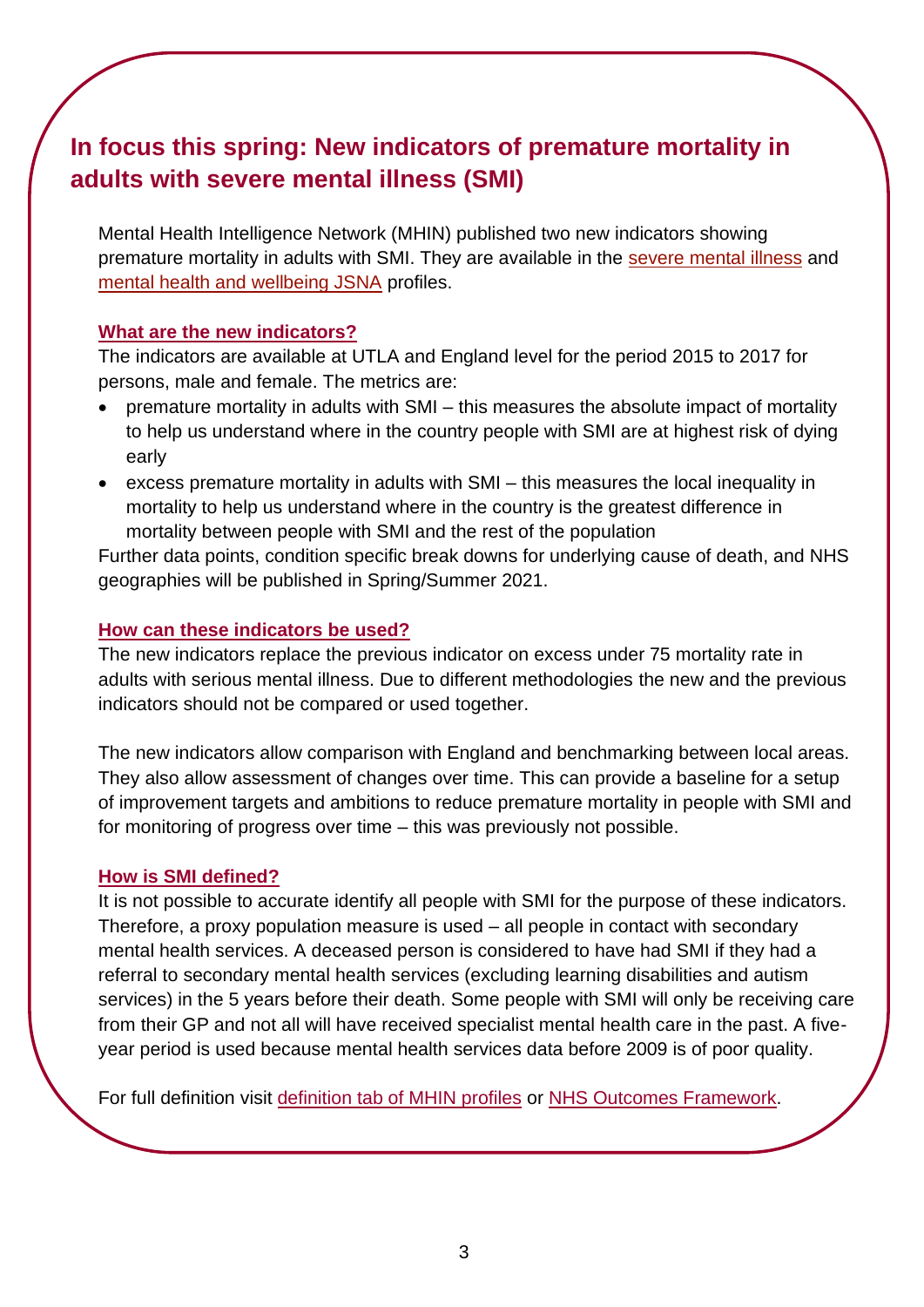# <span id="page-3-0"></span>**In focus this spring: Cardiovascular disease prevention packs**

The National Cardiovascular Intelligence Network (NCVIN) and PHE's Local Knowledge and Intelligence Service (LKIS) have produced updated cardiovascular disease (CVD) prevention packs. These packs describe progress in meeting the PHE national ambitions for hypertension and AF detection and treatment. Slide packs are available for each Sustainability and Transformation Partnership (STP) in England, and they can be accessed through the [PHE Fingertips](https://fingertips.phe.org.uk/profile/cardiovascular-disease-prevention) webpages.

### **What is included in the update?**

The packs were updated in February 2021 with the most recent primary care information (QOF 2019/20), and updated prevalence estimates. The enhanced packs also now include charts on behavioural risk factors and NHS Health Checks, with inequality breakdowns shown where available.

### **How to find out more:**

- There will be a national webinar for stakeholders to find out more about the packs on Monday 22 March 2021 from 13:00 to 14:00. Please register via [Eventbrite.](https://www.eventbrite.co.uk/e/cvd-prevention-packs-update-registration-144181176781)
- The [CVD web presence](https://fingertips.phe.org.uk/profile-group/cardiovascular-disease-diabetes-kidney-disease/profile/cardiovascular) on Fingertips brings information together on CVD, diabetes and kidney disease together. Other [NCVIN resources,](https://www.gov.uk/guidance/cardiovascular-disease-data-and-analysis-a-guide-for-health-professionals) such as prevalence models, are also available.

Public Health England

Protecting and improving the nation's healt

Cardiovascular disease (CVD) Prevention Pack: Supporting data for **Frimley Health and Care ICS STP** 

February 2021 CVD Prevention Pack: Supporting data for Frimley Health and Care ICS STP

If you have any comments or queries about the packs, please contact your local LKIS team or email [NCVIN@phe.gov.uk.](mailto:NCVIN@phe.gov.uk)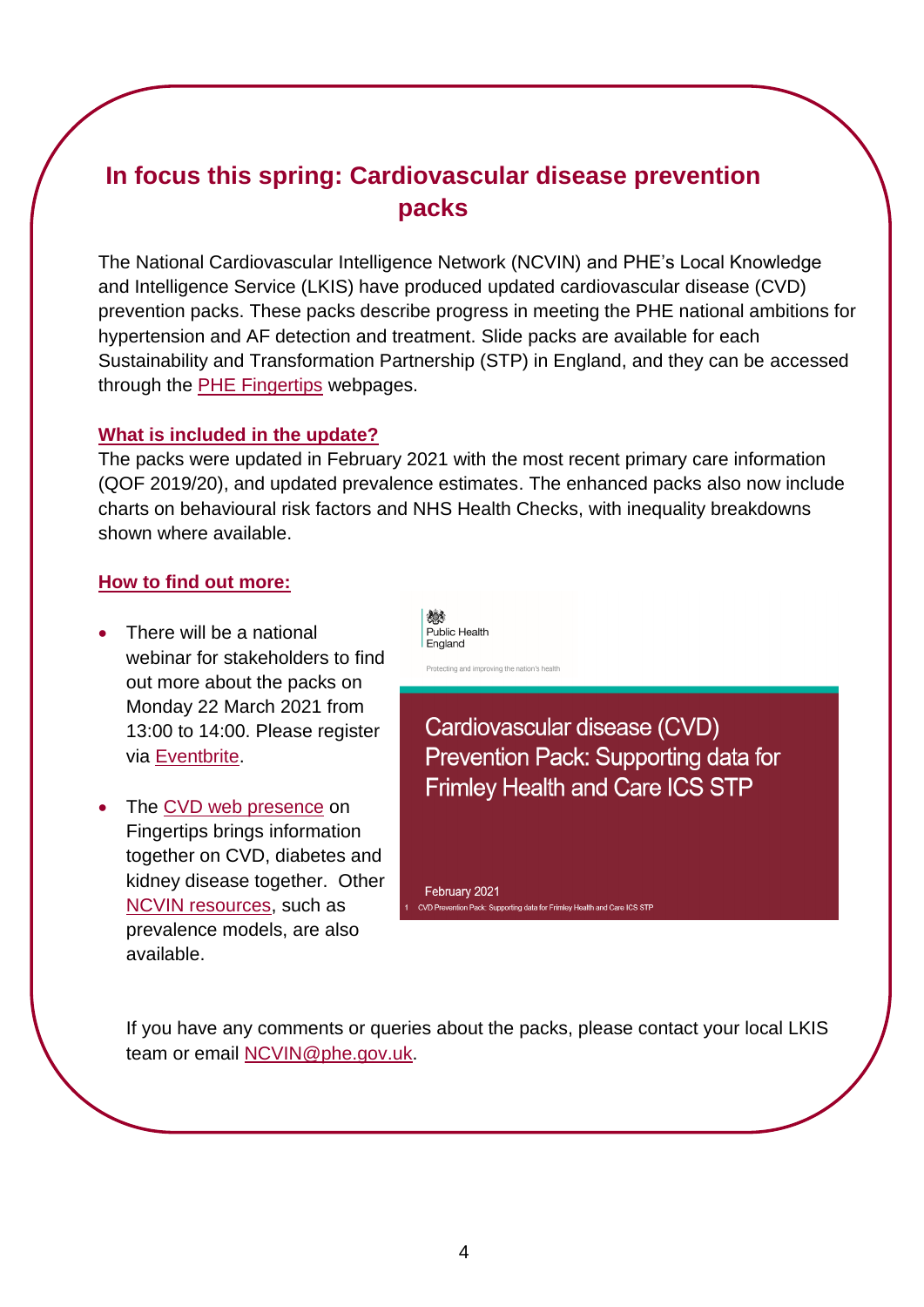# <span id="page-4-0"></span>**Updates from PHE's Population Health Analysis team**

### • **Patterns and trends in adult excess weight in England**

Public Health England has published an updated [slide set presenting the latest data on adult](https://eur01.safelinks.protection.outlook.com/?url=https%3A%2F%2Fwww.gov.uk%2Fgovernment%2Fpublications%2Fadult-excess-weight-patterns-and-trends&data=04%7C01%7CMaggie.Graham%40phe.gov.uk%7C6b2aa42b008c413cd93008d8b7bae535%7Cee4e14994a354b2ead475f3cf9de8666%7C0%7C0%7C637461360615686222%7CUnknown%7CTWFpbGZsb3d8eyJWIjoiMC4wLjAwMDAiLCJQIjoiV2luMzIiLCJBTiI6Ik1haWwiLCJXVCI6Mn0%3D%7C1000&sdata=jwKyz9NoWDviBgjuw%2FlKwRIPT6b%2B3Rqs7LEAUtu7yyo%3D&reserved=0)  [excess weight and obesity prevalence](https://eur01.safelinks.protection.outlook.com/?url=https%3A%2F%2Fwww.gov.uk%2Fgovernment%2Fpublications%2Fadult-excess-weight-patterns-and-trends&data=04%7C01%7CMaggie.Graham%40phe.gov.uk%7C6b2aa42b008c413cd93008d8b7bae535%7Cee4e14994a354b2ead475f3cf9de8666%7C0%7C0%7C637461360615686222%7CUnknown%7CTWFpbGZsb3d8eyJWIjoiMC4wLjAwMDAiLCJQIjoiV2luMzIiLCJBTiI6Ik1haWwiLCJXVCI6Mn0%3D%7C1000&sdata=jwKyz9NoWDviBgjuw%2FlKwRIPT6b%2B3Rqs7LEAUtu7yyo%3D&reserved=0) in England. The slide set contains the latest Health Survey for England (HSE) data, presenting key data and information on the national patterns and trends in adult excess weight, obesity and raised waist circumference. The slides are a useful tool for practitioners and policy makers working to prevent and tackle obesity at local, regional and national level. They can be used in presentations to health and wellbeing boards, other committees and to elected members as well as in regional or national conference and workshop presentations.

### • **Musculoskeletal conditions profile**

The [Musculoskeletal Conditions](https://fingertips.phe.org.uk/profile/msk) profile was updated in December 2020 and January 2021 with revisions and new data for the following indicators:

- o percentage reporting a long term musculoskeletal (MSK) problem
- o percentage reporting at least 2 long-term conditions, at least 1 of which is MSK related The following indicators have also been updated with new data:
- o osteoporosis: Quality and Outcomes Framework (QOF) prevalence (aged 50 and over)
- o rheumatoid arthritis: QOF prevalence (aged 16 and over)

Further details of the releases can be found in the [December 2020](https://eur01.safelinks.protection.outlook.com/?url=https%3A%2F%2Fwww.gov.uk%2Fgovernment%2Fpublications%2Fmusculoskeletal-conditions-profile-december-2020-update%2Fmusculoskeletal-conditions-profile-short-commentary-december-2020&data=04%7C01%7CMaggie.Graham%40phe.gov.uk%7C5df7e6627ac44671bc8208d8c9c53fec%7Cee4e14994a354b2ead475f3cf9de8666%7C0%7C0%7C637481196311288992%7CUnknown%7CTWFpbGZsb3d8eyJWIjoiMC4wLjAwMDAiLCJQIjoiV2luMzIiLCJBTiI6Ik1haWwiLCJXVCI6Mn0%3D%7C1000&sdata=KlLnjGsXXEXyWkHkjSzMCpiA5FnYFsJ%2FJavvYUMBg84%3D&reserved=0) and [January 2021](https://eur01.safelinks.protection.outlook.com/?url=https%3A%2F%2Fwww.gov.uk%2Fgovernment%2Fpublications%2Fmusculoskeletal-conditions-profile-january-2021-update%2Fmusculoskeletal-conditions-profile-short-commentary-january-2021&data=04%7C01%7CMaggie.Graham%40phe.gov.uk%7C5df7e6627ac44671bc8208d8c9c53fec%7Cee4e14994a354b2ead475f3cf9de8666%7C0%7C0%7C637481196311288992%7CUnknown%7CTWFpbGZsb3d8eyJWIjoiMC4wLjAwMDAiLCJQIjoiV2luMzIiLCJBTiI6Ik1haWwiLCJXVCI6Mn0%3D%7C1000&sdata=1WfaW0Dpdbjht3A%2Bf7avgC2yvAaV3bdZUA9ULNV8Z0I%3D&reserved=0) statistical commentaries.

### • **Patterns and trends in child obesity, national and regional data slide sets**

PHE has published updated slide sets presenting the latest data on child obesity at national and regional level. The [national slide set on child obesity and](https://eur01.safelinks.protection.outlook.com/?url=https%3A%2F%2Fwww.gov.uk%2Fgovernment%2Fpublications%2Fchild-obesity-patterns-and-trends%2Fpatterns-and-trends-in-child-obesity-national-and-regional-data&data=04%7C01%7CMaggie.Graham%40phe.gov.uk%7C46c1f714c17d4e0cb3e908d8c9dba2d7%7Cee4e14994a354b2ead475f3cf9de8666%7C0%7C0%7C637481292449661228%7CUnknown%7CTWFpbGZsb3d8eyJWIjoiMC4wLjAwMDAiLCJQIjoiV2luMzIiLCJBTiI6Ik1haWwiLCJXVCI6Mn0%3D%7C1000&sdata=%2BH1mAlhTWnAguMWosaqhI4nlhezORPE5ngjqbTnTrx8%3D&reserved=0) regional child obesity slide sets (one for each of the nine regions) present key data and information on the patterns and trends in child obesity. The national child obesity slide set summarises the latest national level data from the National Child Measurement Programme (NCMP) and the Health Survey for England (HSE) while the regional child obesity slide sets show customised data for each region from the NCMP.

The slides are a useful tool for practitioners and policy makers working on obesity at local, regional and national level. They can be used in presentations to health and wellbeing boards, other committees and to elected members as well as in regional or national conference and workshop presentations.

### • **Chronic pain in adults 2017 report**

PHE have published the [Chronic Pain in Adults 2017](https://eur01.safelinks.protection.outlook.com/?url=https%3A%2F%2Fwww.gov.uk%2Fgovernment%2Fpublications%2Fchronic-pain-in-adults-2017&data=04%7C01%7CMaggie.Graham%40phe.gov.uk%7C441c2c62800846d9dbee08d8c9ef9c0a%7Cee4e14994a354b2ead475f3cf9de8666%7C0%7C0%7C637481378231118520%7CUnknown%7CTWFpbGZsb3d8eyJWIjoiMC4wLjAwMDAiLCJQIjoiV2luMzIiLCJBTiI6Ik1haWwiLCJXVCI6Mn0%3D%7C1000&sdata=fKQlOx4wbNBX6bykNE4Ow6dzKeaWcJIcrABw43WFSDM%3D&reserved=0) report, which provides an analysis of self-reported chronic pain from Health Survey for England 2017 data. The report explores the responses to questions on chronic pain in the 2017 Health Survey for England. It sets out the overall prevalence of chronic pain amongst the general population as well as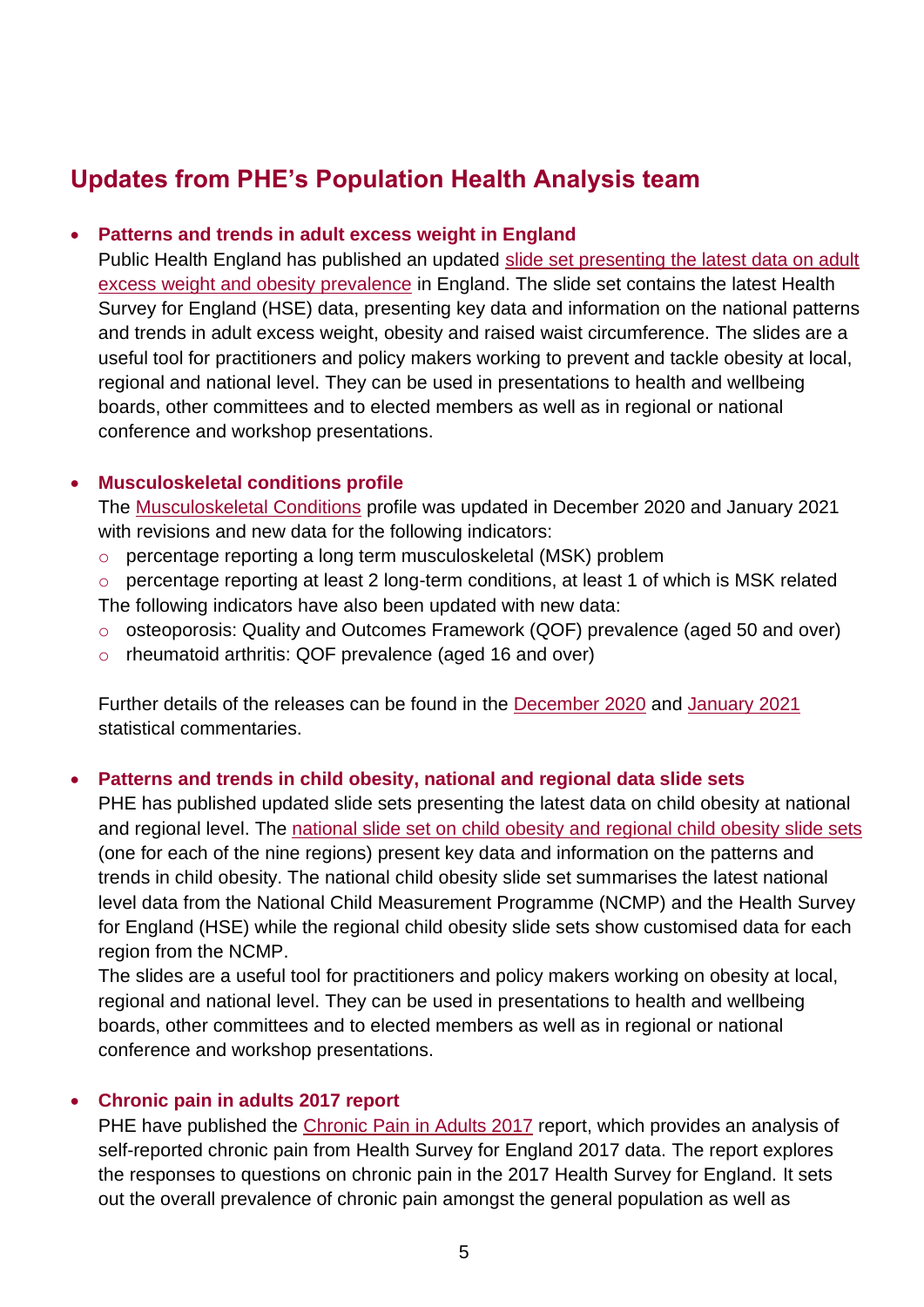identifying differences between sub-groups. It examines the site and severity of the chronic pain for those who are experiencing pain, as well as the impact on their mental health. It finishes with an analysis of the use of specialist pain services.

This report will be useful to those commissioning and delivering services for those experiencing chronic pain, policy makers in central and local government, and the general public.

# • **Local Alcohol Profiles for England (LAPE)**

New alcohol-specific mortality and hospital admissions data have been added to the [LAPE](https://fingertips.phe.org.uk/profile/local-alcohol-profiles)  [tool](https://fingertips.phe.org.uk/profile/local-alcohol-profiles) on the Fingertips platform. The following indicators have been updated and are available at local authority level as well as for England, the regions, and various inequality groups: alcohol-specific mortality; mortality from chronic liver disease; hospital admissions due to alcohol-specific conditions; hospital admissions due to alcohol-specific conditions – Under 18s.

Main findings:

- o there were 17,360 alcohol-specific deaths in England between 2017 and 2019, an increase in the rate to 10.9 (per 100,000). This is the fourth successive increase in the rate
- $\circ$  the rate of deaths from chronic liver disease was 12.0 (per 100,000), equating to 19,100 deaths between 2017 and 2019
- o the rate of hospital admissions for conditions solely caused by alcohol consumption increased for the third consecutive year in 2019 to 2020, equating to 347,760 admissions
- o the rate of hospital admissions for conditions solely caused by alcohol consumption in the under 18s continued to fall in 2019 to 2020
- o gender and inequality gaps persist across the measures showing that disproportionate levels of harm are impacting on men and the most deprived

# <span id="page-5-0"></span>**Health Intelligence Network updates**

- **Cancer**
	- o The urgent suspected cancer referrals conversion and detection rates data tool has been updated with the latest 2019/20 data. This update includes data on crude referral rates and functionality changes following feedback from users. The tool can be found on [CancerData](https://eur01.safelinks.protection.outlook.com/?url=https%3A%2F%2Fwww.cancerdata.nhs.uk%2F&data=04%7C01%7CCeri.Wyborn%40phe.gov.uk%7C7fa4b4ba77124a4b1c2e08d8b1690055%7Cee4e14994a354b2ead475f3cf9de8666%7C0%7C0%7C637454411813457293%7CUnknown%7CTWFpbGZsb3d8eyJWIjoiMC4wLjAwMDAiLCJQIjoiV2luMzIiLCJBTiI6Ik1haWwiLCJXVCI6Mn0%3D%7C1000&sdata=t3FAqOtzYcaSeCW7ZS2y23Pc3vi1Qr4ikTgmP5WBRFo%3D&reserved=0) alongside other outputs.
	- o CADEAS, in collaboration with NCRAS, published a [COVID-19 Cancer Equity Data Pack.](https://eur01.safelinks.protection.outlook.com/?url=http%3A%2F%2Fncin.org.uk%2Flocal_cancer_intelligence%2Fcadeas&data=04%7C01%7CCeri.Wyborn%40phe.gov.uk%7C7fa4b4ba77124a4b1c2e08d8b1690055%7Cee4e14994a354b2ead475f3cf9de8666%7C0%7C0%7C637454411813467250%7CUnknown%7CTWFpbGZsb3d8eyJWIjoiMC4wLjAwMDAiLCJQIjoiV2luMzIiLCJBTiI6Ik1haWwiLCJXVCI6Mn0%3D%7C1000&sdata=PtMBZmeD74P7SGpJ%2BDdwgrmSoomWTIv7QMMCLtDy97k%3D&reserved=0) This presents the latest monthly activity data on the number of urgent suspected Two-Week Wait referrals, at national and regional level, broken down by tumour type and patient factors: deprivation, age, sex and ethnicity. The pack includes a summary of the national monthly data during the pandemic for each equity factor.
	- o An [update](https://eur01.safelinks.protection.outlook.com/?url=https%3A%2F%2Fwww.gov.uk%2Fgovernment%2Fstatistics%2Fcancer-services-profiles-2020-update&data=04%7C01%7CTessa.Lloyd%40phe.gov.uk%7C60a2ecd6896a42e6e08908d8e2400165%7Cee4e14994a354b2ead475f3cf9de8666%7C0%7C0%7C637508111812985678%7CUnknown%7CTWFpbGZsb3d8eyJWIjoiMC4wLjAwMDAiLCJQIjoiV2luMzIiLCJBTiI6Ik1haWwiLCJXVCI6Mn0%3D%7C1000&sdata=lA9lfX57NehiAY4S1OCzy%2BoYXB%2BqImwGoMU7seakTP8%3D&reserved=0) to the 2020 Cancer Services Profile went live in the [Fingertips](https://fingertips.phe.org.uk/profile/cancerservices) tool on 02 March. This update splits the existing cervical screening indicator (25-64 years) by age group (25-49 years, 50-64 years) to provide two new and distinct indicators in line with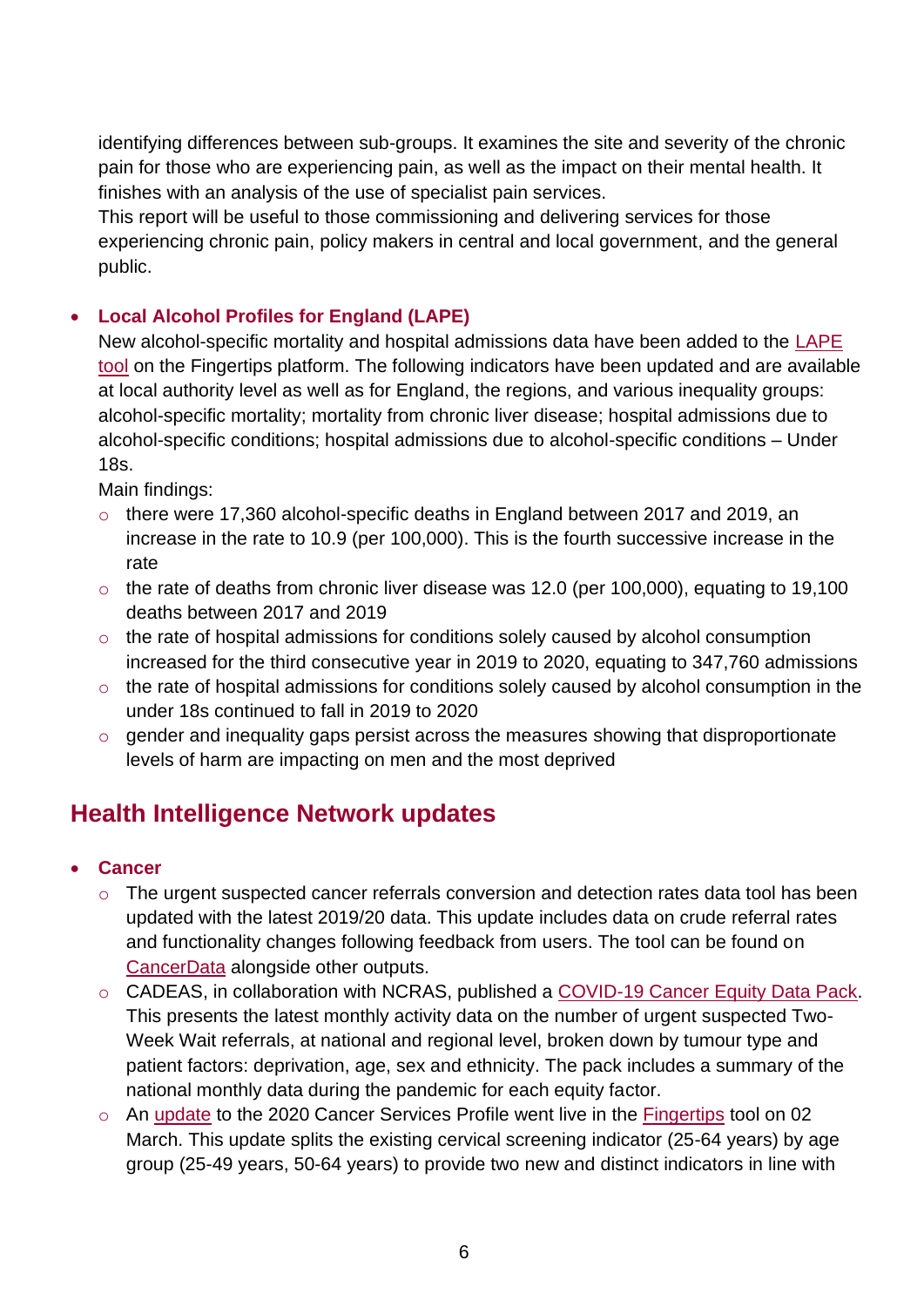recommendations from the PHE National Screening Data and Information Lead. The new indicators have been provided for all years covered by Fingertips (2009/10-2019/20).

# • **Child and maternal health**

o [Reproductive health: update to contraceptive use indicators](https://eur01.safelinks.protection.outlook.com/?url=https%3A%2F%2Fwww.gov.uk%2Fgovernment%2Fstatistics%2Fannouncements%2Freproductive-health-update&data=04%7C01%7CCeri.Wyborn%40phe.gov.uk%7Cf20c0b81a6e04fc7c16e08d8c75b3f52%7Cee4e14994a354b2ead475f3cf9de8666%7C0%7C0%7C637478541998662958%7CUnknown%7CTWFpbGZsb3d8eyJWIjoiMC4wLjAwMDAiLCJQIjoiV2luMzIiLCJBTiI6Ik1haWwiLCJXVCI6Mn0%3D%7C1000&sdata=nkznqwZeaxlS%2Feg0HIYMHVheiHYnhTOAiuLxDo%2FPDtk%3D&reserved=0)

The annual update to contraceptive use indicators gives data to inform planning for sexual health and contraceptive services for local populations was updated on 02 February. They are intended for use by local government and health service professionals. The indicators for contraceptive use were not updated in November 2020 because the COVID-19 pandemic delayed the collection and publication of source data (NHS Digital Sexual and Reproductive Health Activity Dataset (SRHAD)).

o Children's public health for 0 to 5 year-olds: quarter 4 and annual data for 2019/20 published

There is firm evidence that public health in the early years can achieve good health and wellbeing for children now and in the future. This is brought together in the national Healthy Child Programme, the 0-5 element of which is led by health visiting services. Quarter 4 and annual data for 2019 to 2020 have been published for local authorities, PHE regions and others to inform the development of these services locally on 02 February:

- The [breastfeeding at 6-to-8 weeks-after-birth statistics](https://eur01.safelinks.protection.outlook.com/?url=http%3A%2F%2Fwww.gov.uk%2Fgovernment%2Fcollections%2Fbreastfeeding-statistics&data=04%7C01%7CCeri.Wyborn%40phe.gov.uk%7Cf20c0b81a6e04fc7c16e08d8c75b3f52%7Cee4e14994a354b2ead475f3cf9de8666%7C0%7C0%7C637478541998662958%7CUnknown%7CTWFpbGZsb3d8eyJWIjoiMC4wLjAwMDAiLCJQIjoiV2luMzIiLCJBTiI6Ik1haWwiLCJXVCI6Mn0%3D%7C1000&sdata=%2FEBn3TmztA8mn%2BqZbSJXr0x960fSHnxVGJKk9ZLjDeU%3D&reserved=0) show the percentage of mothers who continue breastfeeding.
- The [health visitor service delivery metrics](https://eur01.safelinks.protection.outlook.com/?url=https%3A%2F%2Fwww.gov.uk%2Fgovernment%2Fcollections%2Fchild-and-maternal-health-statistics%23health-visitor-service-delivery-metrics&data=04%7C01%7CCeri.Wyborn%40phe.gov.uk%7Cf20c0b81a6e04fc7c16e08d8c75b3f52%7Cee4e14994a354b2ead475f3cf9de8666%7C0%7C0%7C637478541998672915%7CUnknown%7CTWFpbGZsb3d8eyJWIjoiMC4wLjAwMDAiLCJQIjoiV2luMzIiLCJBTiI6Ik1haWwiLCJXVCI6Mn0%3D%7C1000&sdata=%2F4GrgLzOyHhXMFx3DmkYv0veUD2TnrlVTs%2BRY87FRH0%3D&reserved=0) cover the antenatal check, new birth visit, 6-to-8 week review, 12 month assessment and 2-to-2½ year assessment (including coverage of the Ages and Stages Questionnaire (ASQ-3)).
- The child development outcomes at 2-to-2<sup>1/2</sup> years data looks at children who were at or above the expected level for various child development outcomes using data from the ASQ-3 questionnaire.
- Alongside these indicators, [experimental analysis of the characteristics of children](https://eur01.safelinks.protection.outlook.com/?url=http%3A%2F%2Fwww.gov.uk%2Fgovernment%2Fcollections%2Fchild-and-maternal-health-statistics&data=04%7C01%7CCeri.Wyborn%40phe.gov.uk%7Cf20c0b81a6e04fc7c16e08d8c75b3f52%7Cee4e14994a354b2ead475f3cf9de8666%7C0%7C0%7C637478541998682872%7CUnknown%7CTWFpbGZsb3d8eyJWIjoiMC4wLjAwMDAiLCJQIjoiV2luMzIiLCJBTiI6Ik1haWwiLCJXVCI6Mn0%3D%7C1000&sdata=QPlR816p%2BIMwZPlQUMBWtOAzxTkpTBYTmTUZg8l0BWI%3D&reserved=0)  [who received universal health visitor reviews](https://eur01.safelinks.protection.outlook.com/?url=http%3A%2F%2Fwww.gov.uk%2Fgovernment%2Fcollections%2Fchild-and-maternal-health-statistics&data=04%7C01%7CCeri.Wyborn%40phe.gov.uk%7Cf20c0b81a6e04fc7c16e08d8c75b3f52%7Cee4e14994a354b2ead475f3cf9de8666%7C0%7C0%7C637478541998682872%7CUnknown%7CTWFpbGZsb3d8eyJWIjoiMC4wLjAwMDAiLCJQIjoiV2luMzIiLCJBTiI6Ik1haWwiLCJXVCI6Mn0%3D%7C1000&sdata=QPlR816p%2BIMwZPlQUMBWtOAzxTkpTBYTmTUZg8l0BWI%3D&reserved=0) in 2018 to 2019 and 2019 to 2020 based on data from the Community Services Dataset (CSDS) has been published. The analysis gives further detail than that available from PHE's interim national reporting system for children's public health 0 to 5 years. Characteristics include ethnicity, deprivation, looked-after children, disability, vulnerability, whether children have moved within and between areas and where children have a preferred language other than English.
- o [The Wider Impacts of Covid-19 on Health \(WICH\) tool](https://analytics.phe.gov.uk/apps/covid-19-indirect-effects/) released on 28 January included several new metrics - Emergency hospital admissions for a number of specific causes in children and young people:
	- Asthma
	- Dental caries
	- Diabetes
	- Epilepsy
	- Gastroenteritis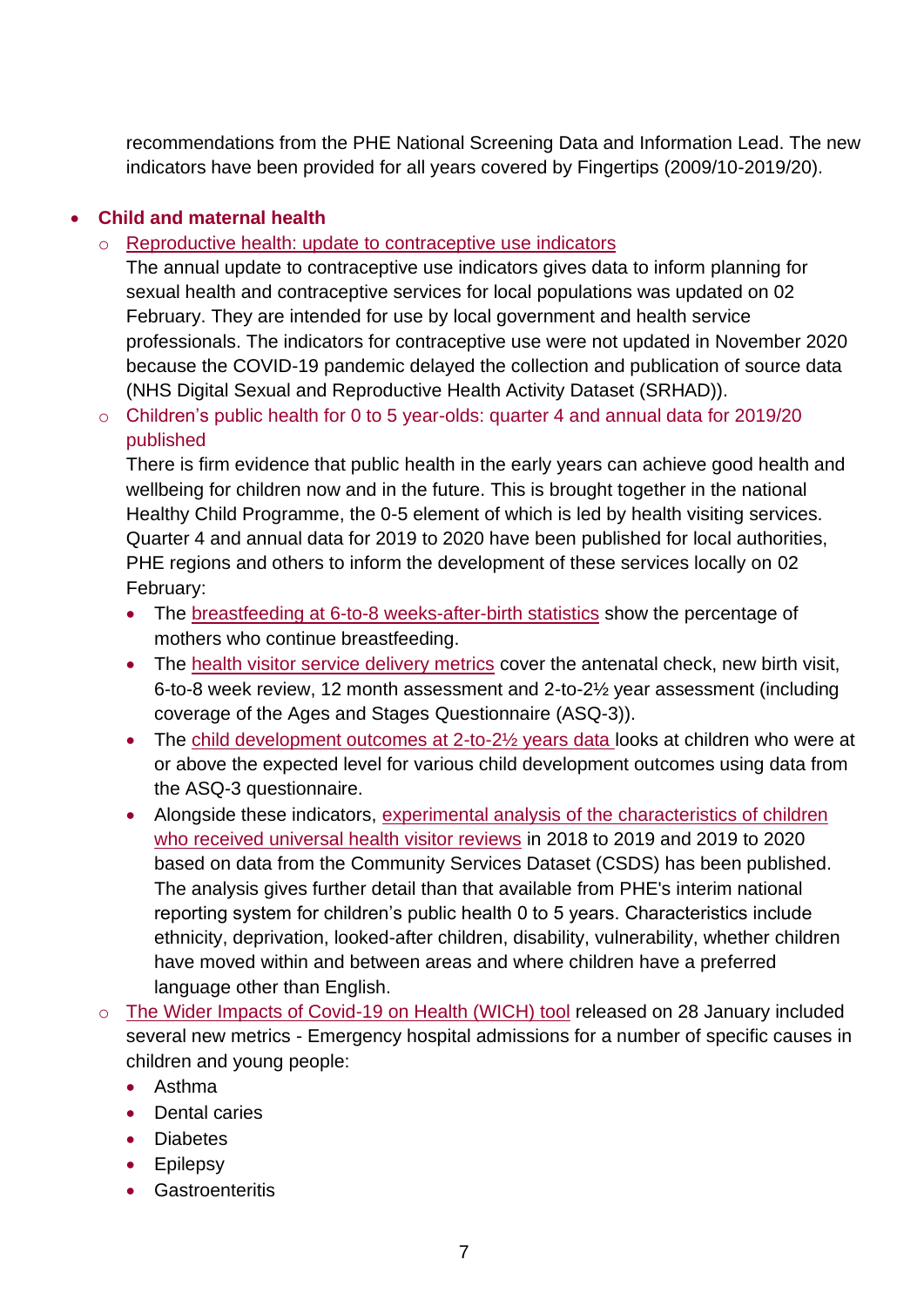- Lower respiratory tract infections
- Self-harm and assault **Accidents**

### o [Child health profiles 2021](https://fingertips.phe.org.uk/profile/child-health-profiles)

The annual pdf snapshot Child Health Profiles have been published and many of the related indicators in the interactive version of the profiles updated. Child Health Profiles give an overview of child health and wellbeing for each local authority and clinical commissioning group in England using key health indicators, which enable comparison locally, regionally and nationally. The family homelessness indicator has been replaced by a new indicator for homelessness in households with dependent children owed a duty under the Homelessness Reduction Act (2017) to reflect changes resulting from the Act's entry into force.

### • **Mental health**

### o Dementia [profile update](https://fingertips.phe.org.uk/profile-group/mental-health/profile/dementia)

The following two new statistical factsheets have been added to the dementia profile for the Clinical Commissioning Groups (CCG) areas in England:

- The Anti-psychotic Prescribing factsheets have been developed to provide statistics on the prescription of anti-psychotic medication to people with a formal diagnosis of dementia and also provide details of the general characteristics of this population. The factsheets contain CCG and primary care practice level data up to December 2020 and are also located in our Dementia Profile within the 'Reports' section.
- The monthly Wider Impacts of COVID19 on Health (WICH) dementia surveillance factsheets for CCGs are published through the dementia profile to accompany the national WICH monitoring tool published by Public Health England. The indicators included in the dementia surveillance factsheets are the estimated dementia diagnosis rate, recorded prevalence, care plan reviews and the primary care prescribing of anti-psychotic medication. The factsheets are now available with January 2021 data and will be updated monthly. The reports can be accessed in the 'Reports' section of the dementia profile.
- A [statistical narrative](https://www.gov.uk/government/statistics/dementia-profile-march-2021-update/statistical-commentary-dementia-profile-march-2021-update) has been produced and shows data and analysis at the England level for dementia related indicators included in PHE Wider Impacts of COVID19 on Health (WICH) tool.
- o COVID-19: mental health and wellbeing surveillance The [mental health and wellbeing surveillance report](https://eur01.safelinks.protection.outlook.com/?url=https%3A%2F%2Fwww.gov.uk%2Fgovernment%2Fpublications%2Fcovid-19-mental-health-and-wellbeing-surveillance-report&data=04%7C01%7CTessa.Lloyd%40phe.gov.uk%7C70881692990846df7a7908d8e22bc3fe%7Cee4e14994a354b2ead475f3cf9de8666%7C0%7C0%7C637508024877679502%7CUnknown%7CTWFpbGZsb3d8eyJWIjoiMC4wLjAwMDAiLCJQIjoiV2luMzIiLCJBTiI6Ik1haWwiLCJXVCI6Mn0%3D%7C1000&sdata=CbW2F3o2qjcWas2GJ0V9B0142OT0lg6xFsrd9N6HVus%3D&reserved=0) has been refreshed, with analysis released up to Week 1 2021 (6 January). It also includes a new Spotlight on employment and income.

# • **Healthy Ageing**

o The [Productive Healthy Ageing Profile](https://fingertips.phe.org.uk/profile/healthy-ageing) update on 02 February contains a new indicator relating to homeless in older people and updates to indicators relating to: inequality in life expectancy; smoking prevalence; shingles vaccination; abdominal aortic aneurysm screening; cancer screening and diagnoses at stages 1 and 2; self-reported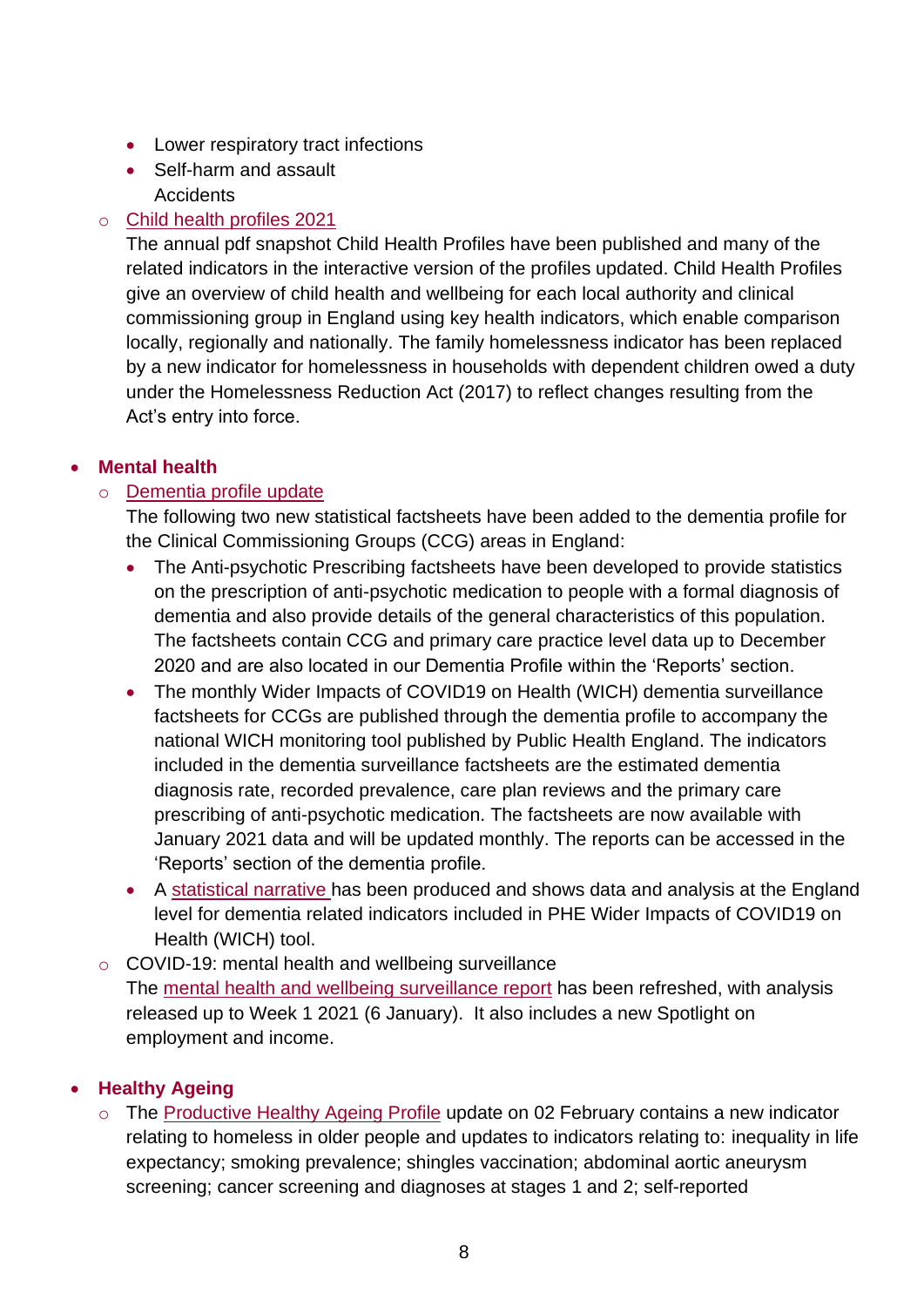wellbeing; winter fuel payments; diabetic eye screening; dementia; falls and hip fractures; independent living support; social care service user experience, including social isolation; and admissions to residential and nursing care homes as described [here.](https://fingertips.phe.org.uk/documents/PHA_Profile_update_2Feb2021.pdf)

- o [The Wider Impacts of Covid-19 on Health \(WICH\) tool](https://analytics.phe.gov.uk/apps/covid-19-indirect-effects/) release on 28 January included these metrics for older adults:
	- Hip fractures
	- Falls

# <span id="page-8-0"></span>**NHS Digital**

### • **Local authority data access**

Local authorities are reminded to renew their DARS applications for HES access with births and deaths to follow later in the spring. All agreements of this type are currently on an annual renewal basis with HES due to expire at the end of March and births and deaths at the end of June.

NHS Digital are moving to a significantly improved end position with all applications for HES and births and deaths data being transferred to a 3-year renewal period. To help NHS Digital with the ongoing renewals process, each application will be allocated a month of renewal, based on alphabetical order: HES will be allocated A-Z across the 12 months, births and deaths will be allocated Z-A. This means that for this year's renewals, the actual period of length of your DSA could be anywhere between 2 years and 3 years, depending on which month of renewal your alphabetical position places you in. However, all future renewals will be for 3 years regardless of the month of renewal. NHS Digital will confirm your DSA end date.

# • **Hue migration in DAE**

Users have until 15 March to log onto the new platform. Guidance on using Hue has been [updated](https://digital.nhs.uk/services/data-access-environment-dae/user-guides/using-hue-in-the-data-access-environment) for this new version. Guidance on accessing HES has also been [updated.](https://digital.nhs.uk/services/data-access-environment-dae/accessing-hes-with-dae)

# <span id="page-8-1"></span>**Knowledge and Library Services updates**

### • **Additional evidence support for local public health teams**

PHE's Knowledge and Library Service (KLS) have new Knowledge and Evidence Specialists working with the Local Knowledge and Intelligence Service (LKIS) to answer Covid-19 related evidence enquiries from local authorities. This service will be offered over the next year to support local authorities with their response to the coronavirus pandemic by helping local public health teams access and use relevant resources (journals, databases, search training) or request searches for relevant information and evidence when needed. The new service is still being established but please send any enquiries to [libraries@phe.gov.uk](mailto:libraries@phe.gov.uk)

### • **PHE COVID-19 Literature Digest**

PHE's Literature Digest team produces a [digest](https://phelibrary.koha-ptfs.co.uk/coronavirusinformation/#DailyEvidenceDigest) three times a week summarising a selection of COVID-19 papers potentially relevant to incident stakeholders. The digest contains both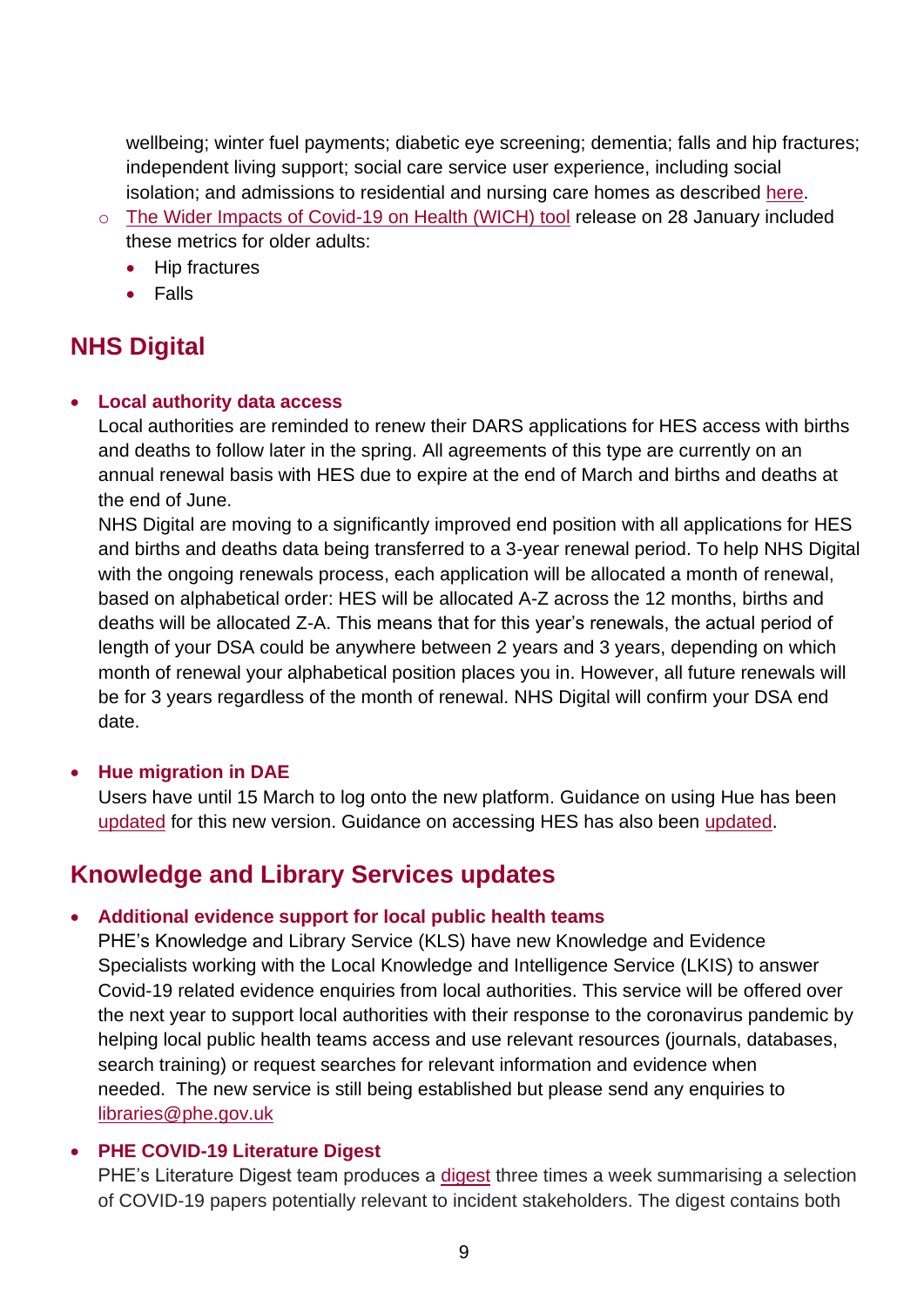peer reviewed and non-peer reviewed papers. Papers are categorised into seven themes, including Immunology and serology; Diagnostics; Genomics; and Epidemiology and clinical. If you would like to sign up to receive the reports (via email) on Mondays, Wednesdays and Fridays please email the team on [COVID.LitDigest@phe.gov.uk](mailto:COVID.LitDigest@phe.gov.uk)

### • **PHE COVID-19 Rapid Reviews**

Through the identification of [rapid reviews](https://phelibrary.koha-ptfs.co.uk/covid19rapidreviews/) on relevant topics (both published and ongoing), production of evidence summaries and rapid reviews, and by identification of evidence gaps, PHE's COVID-19 Evidence team is able to support the use of evidence within PHE's COVID-19 response. See also the [Rapid review process.](https://phelibrary.koha-ptfs.co.uk/covid19rapidreviews/#Rapid)

The Evidence team has recently [updated a previous review,](https://phe.koha-ptfs.co.uk/cgi-bin/koha/opac-retrieve-file.pl?id=d86880bf65bd6b18eae21aa3bdaf2a4b) the purpose of which was to identify and assess direct evidence from the COVID-19 outbreak on:

- i) the effectiveness of face coverings when used in the community, and
- ii) the efficacy of different types of face coverings

Other PHE rapid reviews are **available**.

### • **Finding the evidence: Coronavirus**

[This page](https://phelibrary.koha-ptfs.co.uk/coronavirusinformation/) is being updated to help those working on the current coronavirus outbreak to identify and access emerging evidence as it is published. The page is a resource for professionals working in public health, librarians and information professionals. Sources highlighted include Health Education England's [Covid-19 Search Bank](https://kfh.libraryservices.nhs.uk/covid-19-coronavirus/for-lks-staff/literature-searches/) and our [guide](https://phe.koha-ptfs.co.uk/cgi-bin/koha/opac-detail.pl?biblionumber=62554) to organisations conducting Covid-19 rapid reviews.

### • **PHE journal licence extension to local authority public health teams**

The licences for journals are being extended for a further year. Full details of the resources available to you, including the LAPH Discovery Service, are [available here.](https://phelibrary.koha-ptfs.co.uk/laphresources/) If your team would benefit from a training session on how to access resources, please email [libraries@phe.gov.uk](mailto:libraries@phe.gov.uk?subject=LAPH%20training) or call 020 368 20600.

### • **Discovery service**

The [LAPH Discovery Service](http://search.ebscohost.com/login.aspx?authtype=athens&profile=eds&groupid=main) allows a single search across multiple information resources. It is designed to save time when looking for information and to allow resources to be "discovered" which might not have been found otherwise. Local Authority public health teams are able to search and access the journal titles currently provided by PHE, along with the nationally procured core content journals. To access everything you are entitled to including full text access to many journals you will need to sign into OpenAthens or [register](https://phelibrary.koha-ptfs.co.uk/openathens/)  [for an OpenAthens account](https://phelibrary.koha-ptfs.co.uk/openathens/)**.** Please choose 'Public health staff in England' as your Organisation when registering.

# <span id="page-9-0"></span>**Data releases**

### • **Upcoming releases**

You can keep up to date with the upcoming public health data releases on the PHE National Health Intelligence [Khub](https://khub.net/group/phe-local-knowledge-and-intelligence-services/group-library/-/document_library/Sz8Ah1O1ukgg/view/160843596) where we publish our Public Health Intelligence Calendar. The calendar provides a list of the data and statistics of public health interest due to be published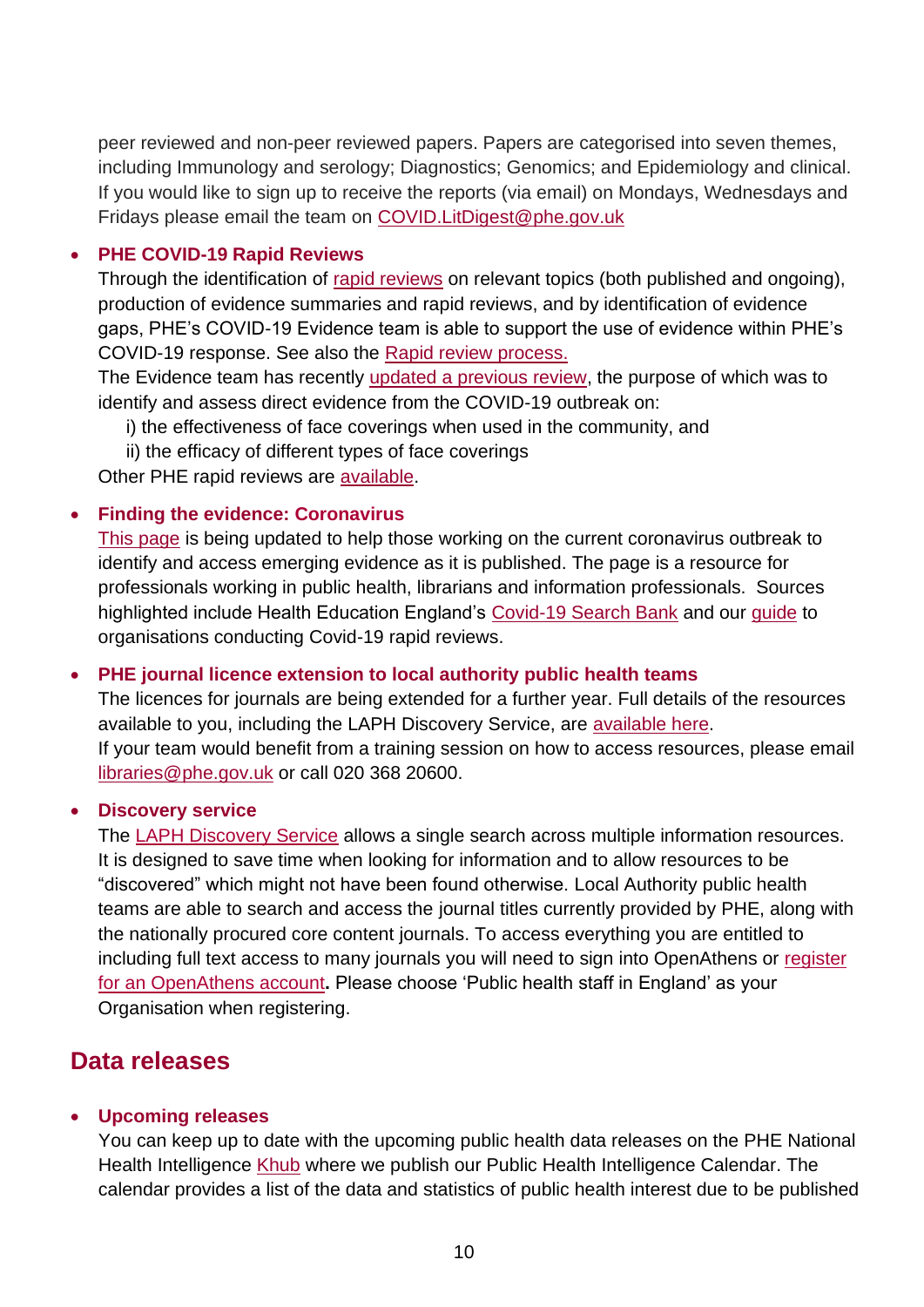in the following two weeks. The calendar is published weekly on a Friday. If you need assistance registering or using Knowledge Hub, please email us on [LKISLondon@phe.gov.uk.](mailto:LKISLondon@phe.gov.uk)

# <span id="page-10-0"></span>**National Conferences, Events and Webinars**

### • **COVID-19 webinar series**

The Local Knowledge and Intelligence Service is hosting a series of webinars on behalf of PHE on the data outputs produced by PHE to help with the COVID-19 response for local systems.

The next webinar will be on upcoming releases to the [COVID-19 Situational Awareness](https://eur01.safelinks.protection.outlook.com/?url=https%3A%2F%2Fapp.powerbi.com%2FRedirect%3Faction%3DOpenApp%26appId%3D0f1212de-66e1-40fa-870e-8d2a61283f8c%26ctid%3Dee4e1499-4a35-4b2e-ad47-5f3cf9de8666&data=04%7C01%7CGwen.Doran%40phe.gov.uk%7Cb6059f4ed44c43cb0ea608d8dfe73651%7Cee4e14994a354b2ead475f3cf9de8666%7C0%7C0%7C637505531421595459%7CUnknown%7CTWFpbGZsb3d8eyJWIjoiMC4wLjAwMDAiLCJQIjoiV2luMzIiLCJBTiI6Ik1haWwiLCJXVCI6Mn0%3D%7C1000&sdata=nmmTANzE09Xl1gNNBi0prCm2tjNiqKGlWTwlCiyfDeU%3D&reserved=0)  [Explorer Portal,](https://eur01.safelinks.protection.outlook.com/?url=https%3A%2F%2Fapp.powerbi.com%2FRedirect%3Faction%3DOpenApp%26appId%3D0f1212de-66e1-40fa-870e-8d2a61283f8c%26ctid%3Dee4e1499-4a35-4b2e-ad47-5f3cf9de8666&data=04%7C01%7CGwen.Doran%40phe.gov.uk%7Cb6059f4ed44c43cb0ea608d8dfe73651%7Cee4e14994a354b2ead475f3cf9de8666%7C0%7C0%7C637505531421595459%7CUnknown%7CTWFpbGZsb3d8eyJWIjoiMC4wLjAwMDAiLCJQIjoiV2luMzIiLCJBTiI6Ik1haWwiLCJXVCI6Mn0%3D%7C1000&sdata=nmmTANzE09Xl1gNNBi0prCm2tjNiqKGlWTwlCiyfDeU%3D&reserved=0) focussing on the Syndromic Surveillance NHS 111 data and Google Mobility. The webinar is only for those who have registered access to the COVID-19 Situational Awareness Explorer Portal. There will be an opportunity for questions.

The webinar will be taking place on Thursday 11 March 13:00 – 14:00. Please [register](https://eur01.safelinks.protection.outlook.com/?url=https%3A%2F%2Fwww.eventbrite.co.uk%2Fe%2Fwebinar-on-syndromic-surveillance-nhs-111-data-and-google-mobility-tickets-144031150047&data=04%7C01%7CGwen.Doran%40phe.gov.uk%7Cb6059f4ed44c43cb0ea608d8dfe73651%7Cee4e14994a354b2ead475f3cf9de8666%7C0%7C0%7C637505531421605419%7CUnknown%7CTWFpbGZsb3d8eyJWIjoiMC4wLjAwMDAiLCJQIjoiV2luMzIiLCJBTiI6Ik1haWwiLCJXVCI6Mn0%3D%7C1000&sdata=gIMSLW5EDjjYRlS2UJ0Hm8NkB2L0jE8yDyiFXPqtvX8%3D&reserved=0) to book a place.

All of the previous [recordings,](https://eur01.safelinks.protection.outlook.com/?url=https%3A%2F%2Fkhub.net%2Fgroup%2Fcovid-19-situational-explorer-portal-resources%2Fgroup-wiki&data=04%7C01%7CGwen.Doran%40phe.gov.uk%7C45e7711c687d4cf7201208d8d4c2ad72%7Cee4e14994a354b2ead475f3cf9de8666%7C0%7C0%7C637493279880143173%7CUnknown%7CTWFpbGZsb3d8eyJWIjoiMC4wLjAwMDAiLCJQIjoiV2luMzIiLCJBTiI6Ik1haWwiLCJXVCI6Mn0%3D%7C1000&sdata=xkt7ht0SJQ8853fZIi896YZk8Q35U4bjsHNU5%2Fsj%2Bao%3D&reserved=0) [slides and Q&As](https://eur01.safelinks.protection.outlook.com/?url=https%3A%2F%2Fkhub.net%2Fgroup%2Fcovid-19-situational-explorer-portal-resources%2Fgroup-library&data=04%7C01%7CGwen.Doran%40phe.gov.uk%7C45e7711c687d4cf7201208d8d4c2ad72%7Cee4e14994a354b2ead475f3cf9de8666%7C0%7C0%7C637493279880143173%7CUnknown%7CTWFpbGZsb3d8eyJWIjoiMC4wLjAwMDAiLCJQIjoiV2luMzIiLCJBTiI6Ik1haWwiLCJXVCI6Mn0%3D%7C1000&sdata=4CF7tM8kVntD%2FIvaJVrEDpqqJjNtoG0woSJ%2Br14Algc%3D&reserved=0) from the webinars on the COVID-19 situational awareness explorer portal are located on the [new portal resources Khub group.](https://eur01.safelinks.protection.outlook.com/?url=https%3A%2F%2Fkhub.net%2Fgroup%2Fxvfjkdojyt&data=04%7C01%7CGwen.Doran%40phe.gov.uk%7C45e7711c687d4cf7201208d8d4c2ad72%7Cee4e14994a354b2ead475f3cf9de8666%7C0%7C0%7C637493279880153130%7CUnknown%7CTWFpbGZsb3d8eyJWIjoiMC4wLjAwMDAiLCJQIjoiV2luMzIiLCJBTiI6Ik1haWwiLCJXVCI6Mn0%3D%7C1000&sdata=tqCrkYRwvUysDGFf1iM1w6E4tXJBCqIFdf484UjmvuU%3D&reserved=0) This is a restricted group for portal users – if you are a portal user and would like to access the resources, then please apply to join the group.

Recordings of the webinars on the public-facing dashboard and WICH tools are located in PHE's National Health Intelligence Khub group [here.](https://eur01.safelinks.protection.outlook.com/?url=https%3A%2F%2Fkhub.net%2Fgroup%2Fphe-local-knowledge-and-intelligence-services%2Fgroup-library%2F-%2Fdocument_library%2FSz8Ah1O1ukgg%2Fview%2F390571571%3F_com_liferay_document_library_web_portlet_DLPortlet_INSTANCE_Sz8Ah1O1ukgg_redirect%3Dhttps%253A%252F%252Fkhub.net%253A443%252Fgroup%252Fphe-local-knowledge-and-intelligence-services%252Fgroup-library%252F-%252Fdocument_library%252FSz8Ah1O1ukgg%252Fview%252F202970681%253F_com_liferay_document_library_web_portlet_DLPortlet_INSTANCE_Sz8Ah1O1ukgg_redirect%253Dhttps%25253A%25252F%25252Fkhub.net%25253A443%25252Fgroup%25252Fphe-local-knowledge-and-intelligence-services%25252Fgroup-library%25253Fp_p_id%25253Dcom_liferay_document_library_web_portlet_DLPortlet_INSTANCE_Sz8Ah1O1ukgg%252526p_p_lifecycle%25253D0%252526p_p_state%25253Dnormal%252526p_p_mode%25253Dview&data=04%7C01%7CGwen.Doran%40phe.gov.uk%7C45e7711c687d4cf7201208d8d4c2ad72%7Cee4e14994a354b2ead475f3cf9de8666%7C0%7C0%7C637493279880133213%7CUnknown%7CTWFpbGZsb3d8eyJWIjoiMC4wLjAwMDAiLCJQIjoiV2luMzIiLCJBTiI6Ik1haWwiLCJXVCI6Mn0%3D%7C1000&sdata=S5IVBsykKeehrOuPJTZ10FTSw1q%2FHAtscinWmhA7SgE%3D&reserved=0)

Topics covered so far:

- $\circ$  Introduction to the Situational Awareness portal and tips for using PowerBI
- o Contact Tracing
- o SGSS Tests and Cases Line Lists
- o Situational Awareness report and Nowcast
- o Enhanced Contact Tracing
- o Introduction to the [Covid-19 public facing dashboard](https://coronavirus.data.gov.uk/)
- o Wider Impacts of COVID-19 on Health tools: [WICH online tool,](https://analytics.phe.gov.uk/apps/covid-19-indirect-effects/) [Fingertips profile](https://fingertips.phe.org.uk/profile/covid19) and [Local Authority data packs.](https://eur01.safelinks.protection.outlook.com/?url=https%3A%2F%2Fapp.powerbi.com%2Fview%3Fr%3DeyJrIjoiZmFjNmVkNmItOWYzOS00MDU5LTk1YjgtMDUyYWQ3Mzg3NTQ5IiwidCI6ImVlNGUxNDk5LTRhMzUtNGIyZS1hZDQ3LTVmM2NmOWRlODY2NiIsImMiOjh9&data=04%7C01%7CIrina.Holland%40phe.gov.uk%7Ca511decfed0e45f499fd08d8be22c801%7Cee4e14994a354b2ead475f3cf9de8666%7C0%7C0%7C637468403884226502%7CUnknown%7CTWFpbGZsb3d8eyJWIjoiMC4wLjAwMDAiLCJQIjoiV2luMzIiLCJBTiI6Ik1haWwiLCJXVCI6Mn0%3D%7C1000&sdata=8oxda9xyd38Dh%2BcAwXuJmef2x7j6hwp6eOtsP194OIQ%3D&reserved=0)
- o New Waste Water module and the Phase 2 of the Situational Awareness Report
- o Overview of Covid-19 related current awareness products provided by PHE's Knowledge and Library Services.

<span id="page-10-1"></span>For queries relating to the COVID-19 webinar series, please contact [covidwebinarseries@phe.gov.uk.](mailto:covidwebinarseries@phe.gov.uk)